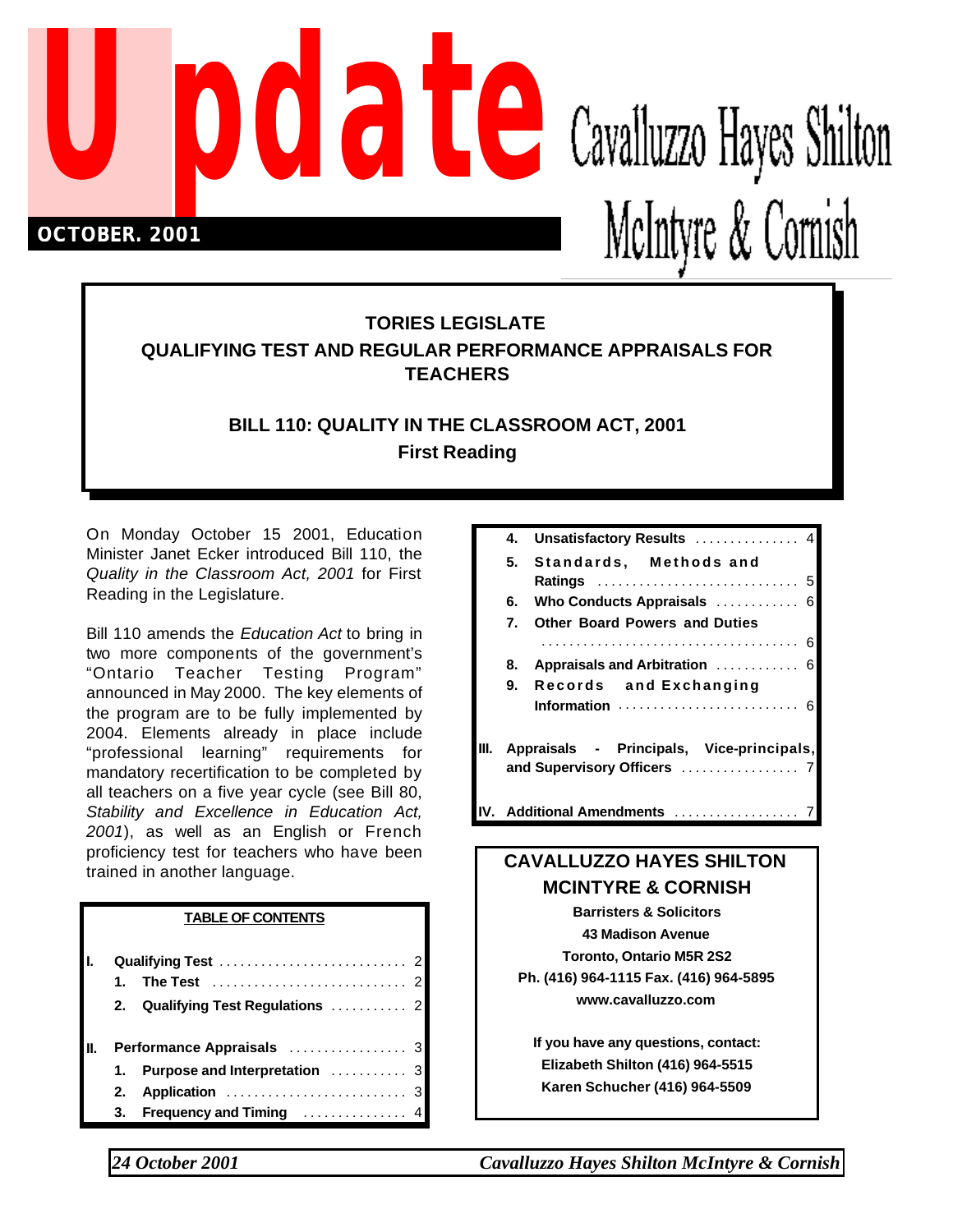In particular, Bill 110 does the following:

- C establishes a requirement that every new teacher must pass a qualifying test before being certified;
- C introduces a mandatory system for the regular and consistent appraisal of teachers' classroom performance;
- C gives the government the power to make regulations with respect to the content and process of performance appraisals;
- C provides for regulations respecting performance appraisals of principals, vice principals and supervisory officers.

This summary will review the specific changes to the *Education Act* proposed by Bill 110.

### **I. QUALIFYING TEST FOR NEW TEACHERS**

Bill 110 adds Section 10.1 to the *Education Act*, which will require teachers who seek initial certification from the Ontario College of Teachers to first pass a qualifying test. Specifically Section 10.1:

- C requires applicants to pass an approved qualifying test; and
- C gives the government the power to delegate and regulate administration, criteria, content, and process related to the test.

#### **1. The Test**

As of the date government passes this legislation and eventually approves a test (no time lines are provided in the legislation), no new applicants for membership in the Ontario College of Teachers will receive a certificate of qualification and registration until they have passed "a qualifying test approved and administered by the Ministry": s. 10.1 (1).

The new qualifying requirement does not replace, and is in addition to, the requirements already set out in the *Ontario College of Teachers Act, 1996*: s. 10.1(2)

The Minster can delegate the power to approve and administer the test to an appropriate person or body: s. 10.1(4); and that power includes the power to make rules related to how the test will be marked: s. 10.1(3).

According to an Ontario Teachers' Federation press release (Communique, October 9, 2001, Volume 7, No. 2) the government has awarded a contract to develop a qualifying test to "the Princeton University-based Education Testing Services (ETS) in partnership with the Ontario Principals' Council (OPC)."

**A spokesperson at the Ministry of Education stated that the new test will approved in time to be administered to teachers applying for certification as of Spring 2002.** 

Specific test results must be given to test writers: s. 10.1(10); and an indication of pass or fail is to be given to the Ontario College of Teachers: s. 10.1(11).

For a period of transition, the Minister may order that it be sufficient for applicants to write the test, regardless of whether they receive a passing grade: s. 10.1(5) To date there is no information as to whether or not such a transition period will be declared.

### **2. Qualifying Test Regulations: Sections 10.1(7)-(8)**

The Bill permits regulations to be made that would:

C exempt classes of persons or classes of certificates from the test, or from certain components of the test;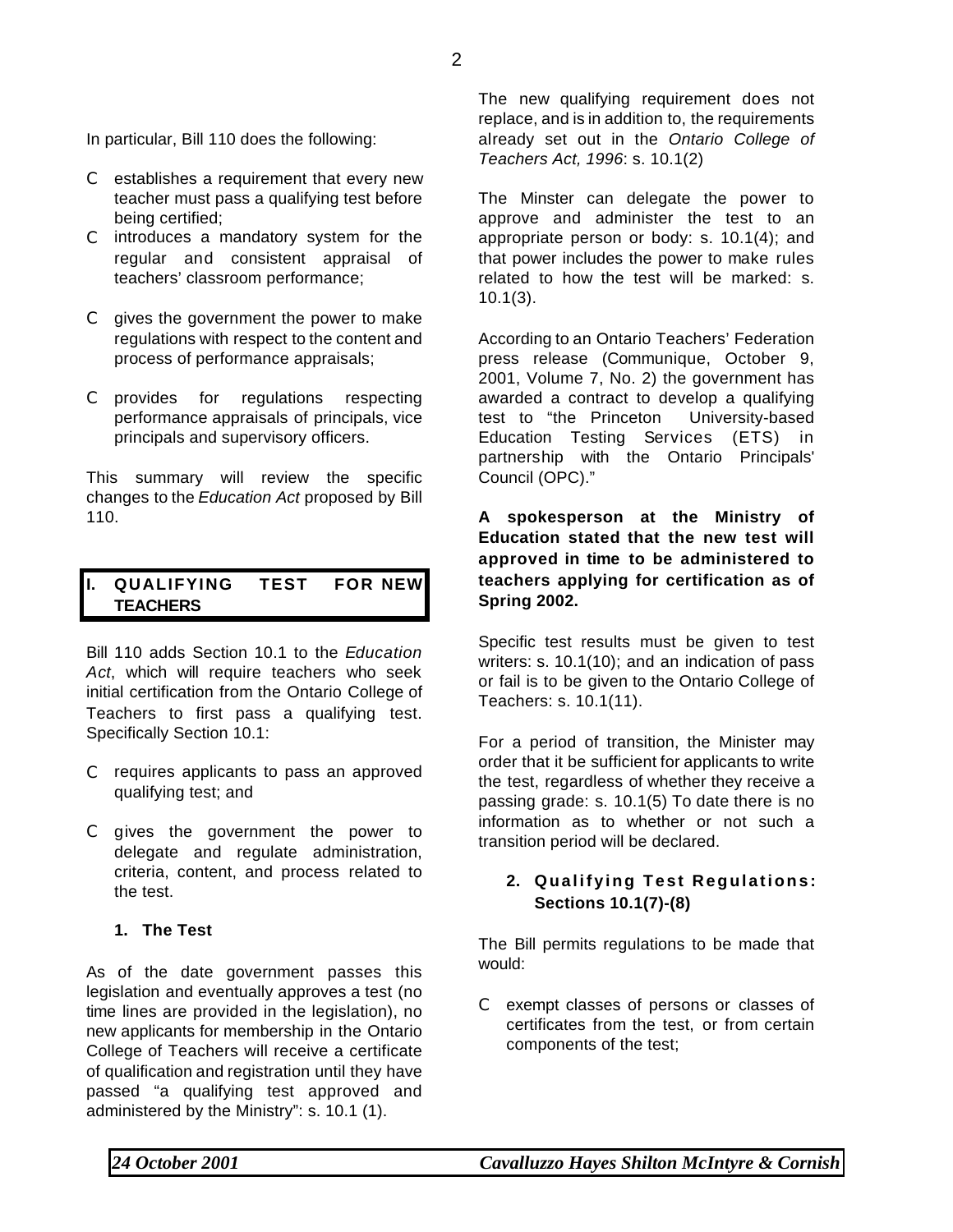- C provide for accommodations to address the needs of certain classes of persons in taking the test;
- C provide an alternate test for certain classes of persons;
- C provide for the number of times the test may be retaken and at what intervals; and,
- C provide for the content, distribution and publication of reports on aggregate test results.

#### **II. PERFORMANCE APPRAISAL SYSTEM**

Section 4 of Bill 110 adds Part X.2 to the *Education Act*. The new part will require school boards to subject teachers to regular appraisals of their classroom performance. Specifically the new part:

- C requires teachers currently employed by a board to undergo two performance appraisals during every third year of teaching with a board;
- C requires teachers who are new to a board or new to the profession to undergo two performance appraisals per year for the first two years of teaching with a board;
- C permits regulations concerning the content, results and methodology of the appraisals;
- C lists teacher 'competencies' that may be judged in an appraisal;
- C provides that pupil and parental input may form part of an appraisal;
- C sets out a process to be followed where a teacher's appraisal is unsatisfactory;
- C provides for the termination of teachers whose performance remains unsatisfactory after the appraisal process is followed;

C provides for boards employing teachers who have previously been employed by other boards to receive any unsatisfactory appraisal results from the previous employer board.

#### **1. Purpose and Interpretation**

The stated purpose of the new Part X.2, according to s. 277.14, is:

- C to ensure that pupils receive the benefit of an education system staffed by teachers who are performing their duties satisfactorily;
- C to provide for fair, effective and consistent teacher evaluation in every school; and
- C to promote professional growth.

**The appraisal requirement does** *not* **apply to occasional or continuing education teachers**, to schools established under s. 13 of the *Education Act* (demonstration schools or schools for the deaf or blind) or to schools operated by the Ministry under the *Provincial Schools Negotiations Act*, unless provided for by regulation: s. 277.16.

Appraisal of principals, vice-principals and supervisory officers is covered by the new Part XI.1 (see below).

#### **2. Application to Boards and Teachers**

Upon the coming into force of this new part, the Minister may designate certain boards, who in turn may designate certain teachers, for whom application of the appraisal system will begin upon a date chosen by the Minister: s. 277.24.

Any boards not designated, or any teachers in designated boards who were themselves not designated, will be phased into the appraisal system as follows: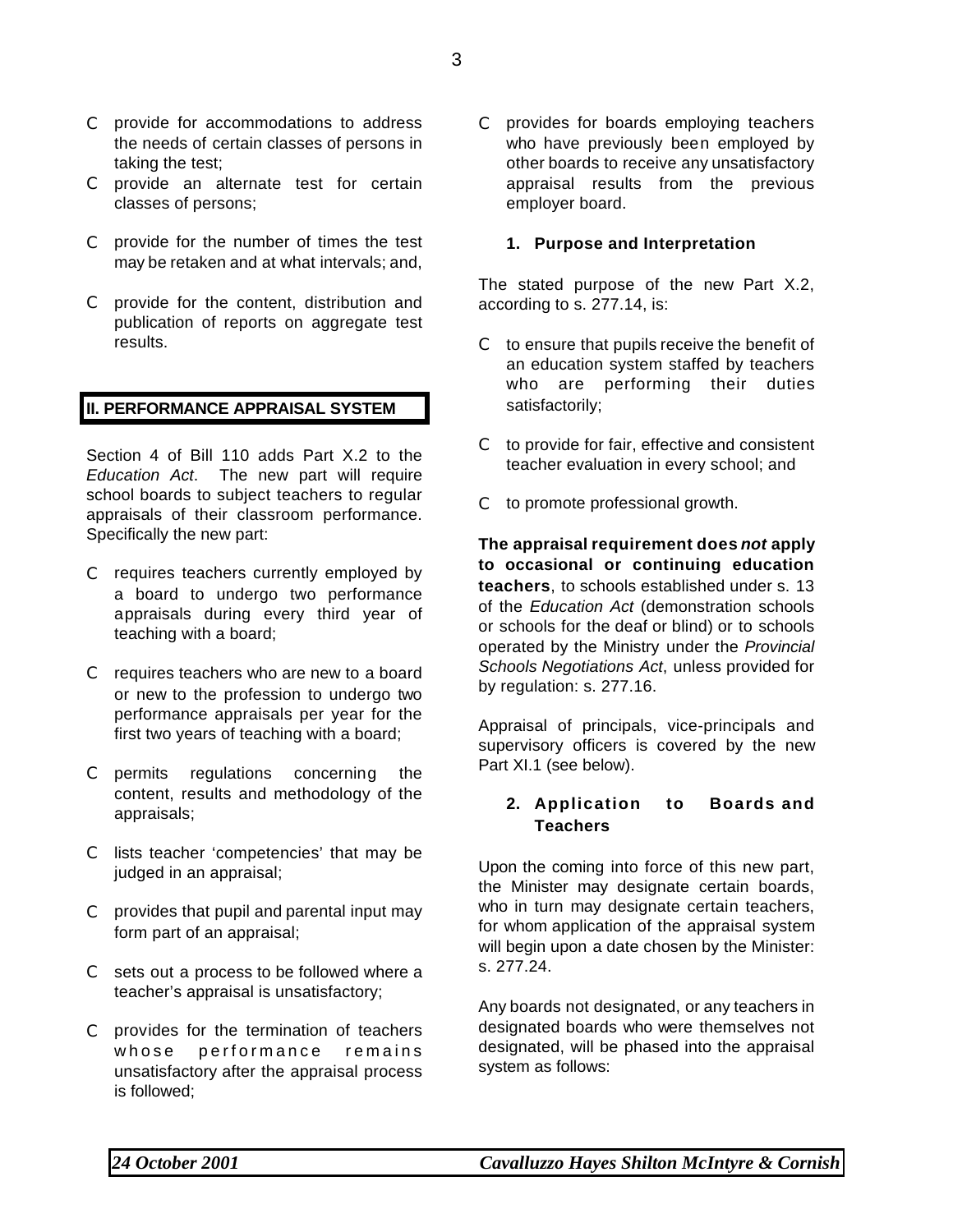- C Section 277.25 provides that boards and teachers whose collective agreements expire as of August 2001 (if no new agreement has been ratified as of the date Bill 110 is proclaimed) or August 2002, must begin the appraisal process on September 1, 2002;
- C Section 277.26 provides that boards and teachers whose collective agreements expire as of August 2003, must begin the appraisal process on September 1, 2003; and
- C Section 277.27 provides that any remaining boards or teachers will start appraisals on September 1, 2004.

Boards and teachers may agree to begin the appraisal process prior to the expiration of their collective agreements: s. 277.25/277.26 (3) & (7).

### **3. Frequency and Timing of Appraisals**

Once boards have been phased into the appraisal process, teachers employed by the board must have **one "evaluation year" in any three consecutive years**: s. 277.28 (1).

In an evaluation year the teacher must receive *at least* two performance appraisals: s. 277.28(2).

Except in the case of new teachers as described below, evaluation years must be separated by at least two years: s. 277.28(3).

**Teachers who are new to a board or new to the profession must be subjected to at least 2 appraisals per year for their first 2 years as an employee of the board: 277.29(3).** 

Teachers are to receive written notice of their rating on each performance appraisal: s. 277.28(6) and 277.29(7).

Additional appraisals may be conducted at the discretion of the principal, or in certain cases at the request of the teacher: s. 277.30(1)-(3).

Regulations may be made under s. 277.21 to exclude periods of time from appraisal timelines; to make rules regarding how secondments and absences affect appraisals; and, to provide for exemptions under the appraisal process.

#### **4. Unsatisfactory Appraisal Results**

Under s.277.36, when a teacher receives an unsatisfactory rating on a performance appraisal the principal shall, within 15 school days:

- C explain to the teacher the reasons for the rating, what areas of performance are lacking and what is expected in those areas;
- C with input from the teacher develop a plan for improvement; and
- C provide the teacher and the appropriate supervisory officer with written copy of all of the above, including the actual appraisal.

A teacher who receives an unsatisfactory rating must then undergo a second appraisal within 60 school days: 277.36(3).

Where a teacher receives a *second consecutive unsatisfactory rating*, s.277.37 requires the principal to go through a similar process to the one described above under s. 277.36, within 15 school days. The teacher will be placed on **"review status"**. The principal is also required to

- C explain to the teacher the ways, if any, in which performance has changed since the last appraisal; and
- C provide the teacher with all documents relied upon in conducting the appraisal.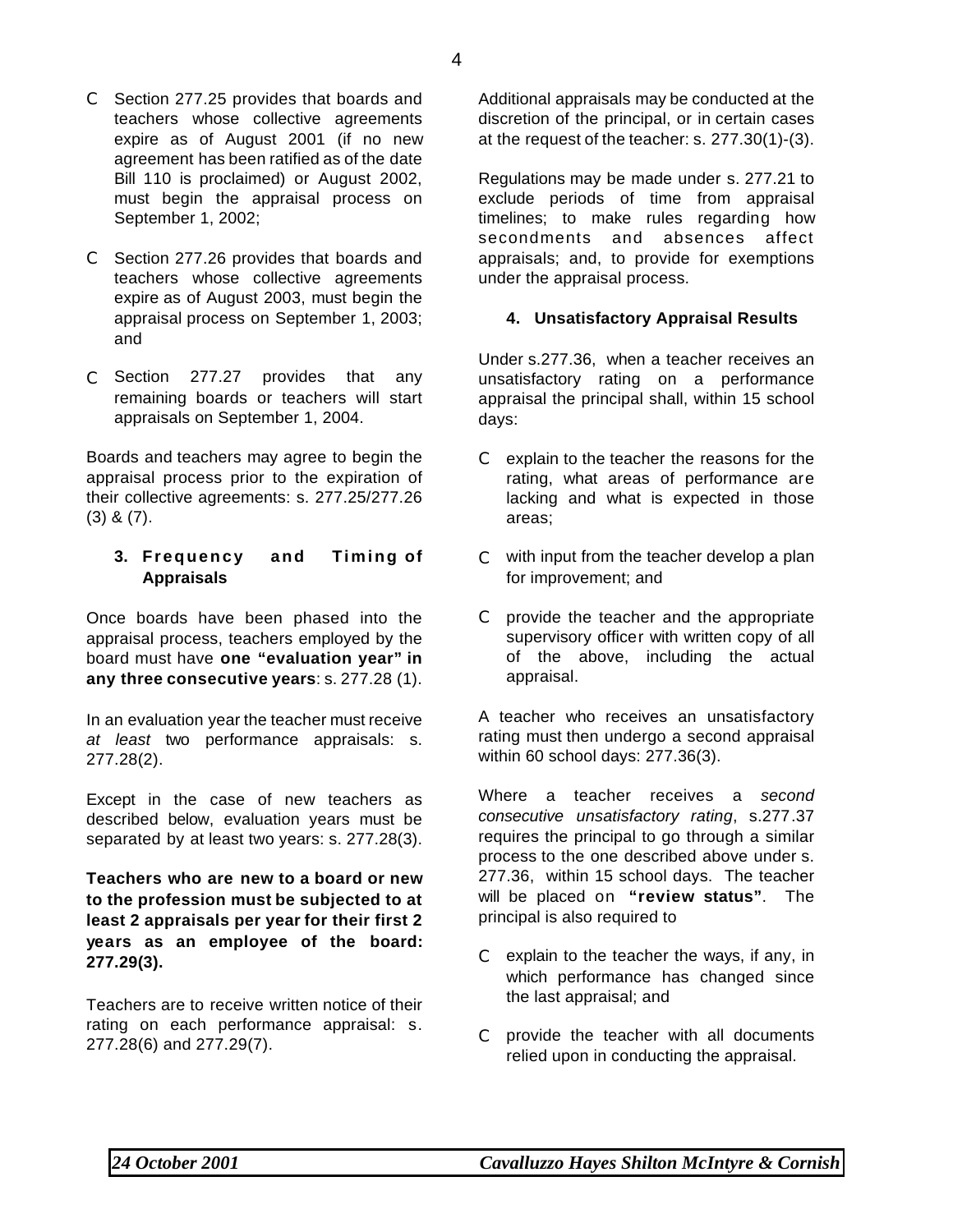The second improvement plan must be in consultation with the appropriate supervisory officer: s. 277.37(3).

While a teacher is on "review status" after a second unsatisfactory review, the principal must monitor the teacher's performance, and consult the teacher regularly to give feedback and provide suggestions for improvement: 277.38(1).

A third performance appraisal must be conducted within 120 days: s. 277.38(3); unless the principal and supervisory officer jointly determine that further delay is not in the *best interests of the pupil*, in which case they shall make a recommendation to the board that the teacher be *terminated*: s. 277.38(5).

A teacher who achieves a satisfactory rating on the third appraisal will cease to be on review status: s. 277.38(4). **A teacher who receives a** *third consecutive unsatisfactory rating* **must immediately be recommended by the principal for termination**: s. 277.38(9).

Upon making the recommendation the principal is required to provide both the board and the teacher with written reasons, all appraisals, and copies of all documents relied upon: s. 277.38(10) & (11).

The teacher will be suspended with pay or reassigned to appropriate duties pending the board's decision: s. 277.38(12) & (14).

Under s. 277.39, once a board receives a recommendation it shall, within 60 days, determine according to the criteria under this new part, and by majority vote, whether the teacher's performance is unsatisfactory. If the teacher's performance is judged unsatisfactory, *the teacher must be terminated.* 

**Where a teacher is terminated under these provisions, or resigns while on "review status", the board must promptly** **file a complaint under s. 26 of the** *Ontario College of Teachers Act, 1996***: s. 277.40.**

#### **5. Standards, Methods and Rating of Performance Appraisals**

Sections 277.31 - 277.34, which deal with the actual constitution of a performance appraisal, are primarily a framework for regulations in this area, with minimal guidance as to the construction and evaluation of performance appraisals.

The government may make regulations concerning:

- C which "competencies" will be evaluated;
- C the standards, methods, timelines and process to be followed, as well as what materials can be taken into account;
- C the final rating scale to be used, including what rating is considered unsatisfactory;
- C the process to be followed in the case of an unsatisfactory appraisal result; and
- C the results of a satisfactory appraisal.

Competencies may include:

- C commitment to pupil learning;
- C communication with pupils and parents;
- C professional knowledge and teaching practices; and
- C participation in "the life of the school and school community" and professional learning.

**Regulations may provide for parental and pupil input, including "survey forms": s. 277.31(5); however, this input cannot be the "sole factor" for an unsatisfactory rating: s. 277.31(8).**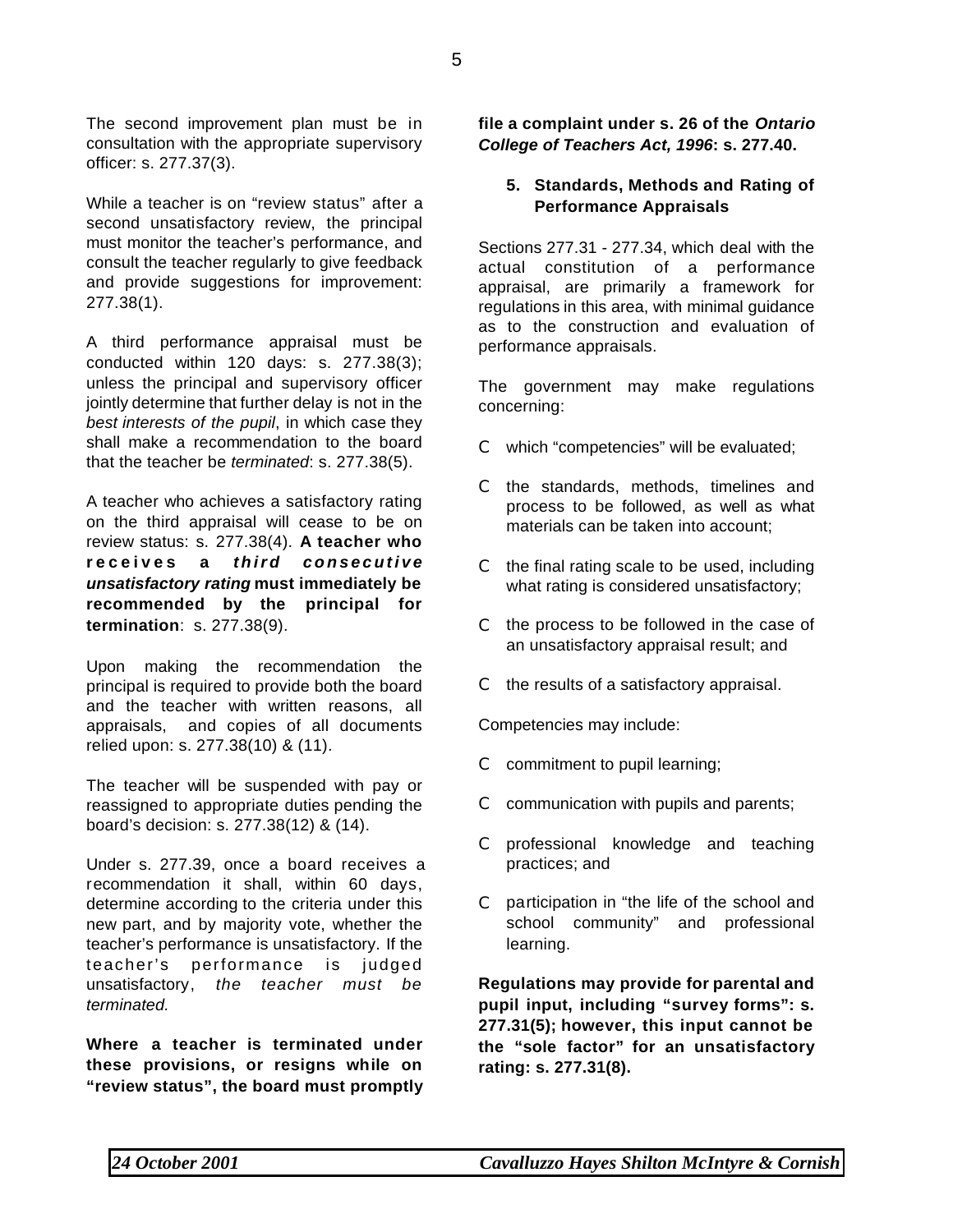Teachers will be given the opportunity to review any such input: s. 277.31(6); **however, where requested, the pupil or parent's name will be removed from the document: s. 277.31(7).** 

The Minister may issue performance appraisal guidelines: s. 277.33; and, may approve any relevant performance appraisal documents: s s. 277.34.

### **6. Who Conducts Appraisals**

Performance appraisals will normally be conducted by the principal of the teacher's school (s. 277.28(4)), although in some situations they may be conducted by viceprincipals or supervisory officers

Every board must establish rules respecting which principals and supervisory officers will exercise appraisal powers and duties for teachers who teach at more then one school: s. 277.20.

#### **7. Other Board Powers and Duties**

Boards are also charged with establishing rules and policies necessary for, and consistent with, the implementation of the performance appraisal system set out in Part X.2: s. 277. 22. This includes ensuring timelines are adhered to and providing for consequences where they are not.

Boards are also permitted by s. 277.32 to provide for *additional* competencies, standards, methods, timelines, or consequences relating to performance appraisals, including provisions for parental and pupil input.

Boards may not however, provide for anything that conflicts with the appraisal system set out in this part, and specifically *they may not require or permit any additional performance appraisals*, other then those authorized by this part: s. 277.32(7).

**Section 277.15(5) provides that "Nothing in this Part... shall be interpreted to limit**

**rights otherwise available to a board relating to discipline of any of its employees or to suspension or termination of the employment of any of its employees."**

#### **8. Appraisals and Arbitration**

Section 277.41 provides:

A collective agreement between a board and a designated bargaining agent for a teachers' bargaining unit may provide for the final and binding settlement by arbitration, without stoppage of work, of all differences between the parties arising from the interpretation, application, administration or alleged violation of this Part or any regulation, guideline, rule or policy under it, including any question as to whether a matter is arbitrable.

Section 277.23 states, however, that no arbitration decision can alter the statutory timelines for performance appraisals: 277.23.

**9. Records and Exchanging Information**

**Section 277.43 requires that a Board contemplating a newhire must contact the last Board that employed the teacher candidate and request the candidate's:**

- **C last two performance appraisals,** *if* **either resulted in an unsatisfactory rating;**
- **C any documentation related to the above; and**
- **C any documentation relating to termination, recommendations for termination, or resignations while on review status.**

Upon request, the prior employer must provide the information. Regulations will govern the period for which boards are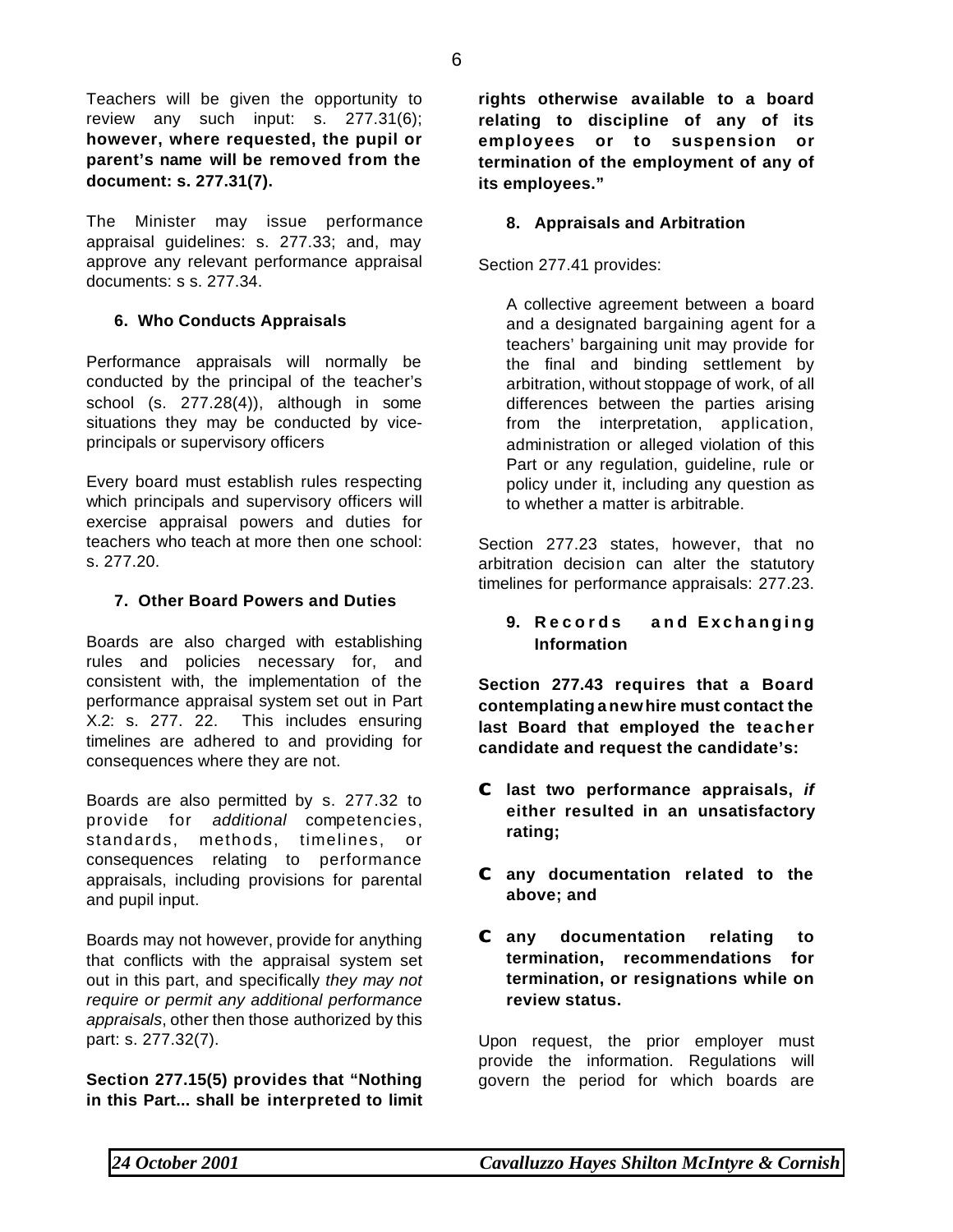required to retain records related to the appraisal system: s. 277.44.

Boards are required to make information relating to the performance appraisal system available to teachers, pupils, parents and school councils, and the Minister may make regulations with respect to this requirement: s. 277.45.

#### **III. PERFORMANCE APPRAISAL SYSTEM - Principals, Vice-Principals and Supervisory Officers**

Section 5 of Bill 110 adds Part XI.1 to the *Education Act* setting out the blueprint for a performance appraisal system similar in some respects to the one for teachers described above. The system for this group of educators, however, will be established almost entirely by regulation. Section 287.4 permits regulations on the timing, frequency, and consequences of performance appraisals.

**The Bill also contemplates regulations re quiring or empowering Boards to require performance contracts for principals, vice-principals and supervisory officers as a condition of employment: s. 287.4(1)(e).**

Parental and pupil input can also be a component of any future appraisals under this part: s. 287.4(4) - (8).

#### **IV. KEY ADDITIONAL AMENDMENTS**

Section 2(1) of Bill 110 adds paragraph 25 to the regulatory powers under s. 11(1) of the *Education Act*. The new paragraph permits the Ministry to make regulations respecting "teachers' learning plans" for teachers and temporary teachers. The power includes setting out regulations requiring boards to develop these "learning plans" and periodically review them.

The term "learning plans" is not defined, or otherwise used, in Bill 110 or the *Education Act*. A spokesperson at the Ministry indicated that learning plans will be defined by regulation.

Part II of Bill 110 also contains amendments to the *Ontario College of Teachers' Act, 1996* to make certain provisions of that act

*24 October 2001 Cavalluzzo Hayes Shilton McIntyre & Cornish*